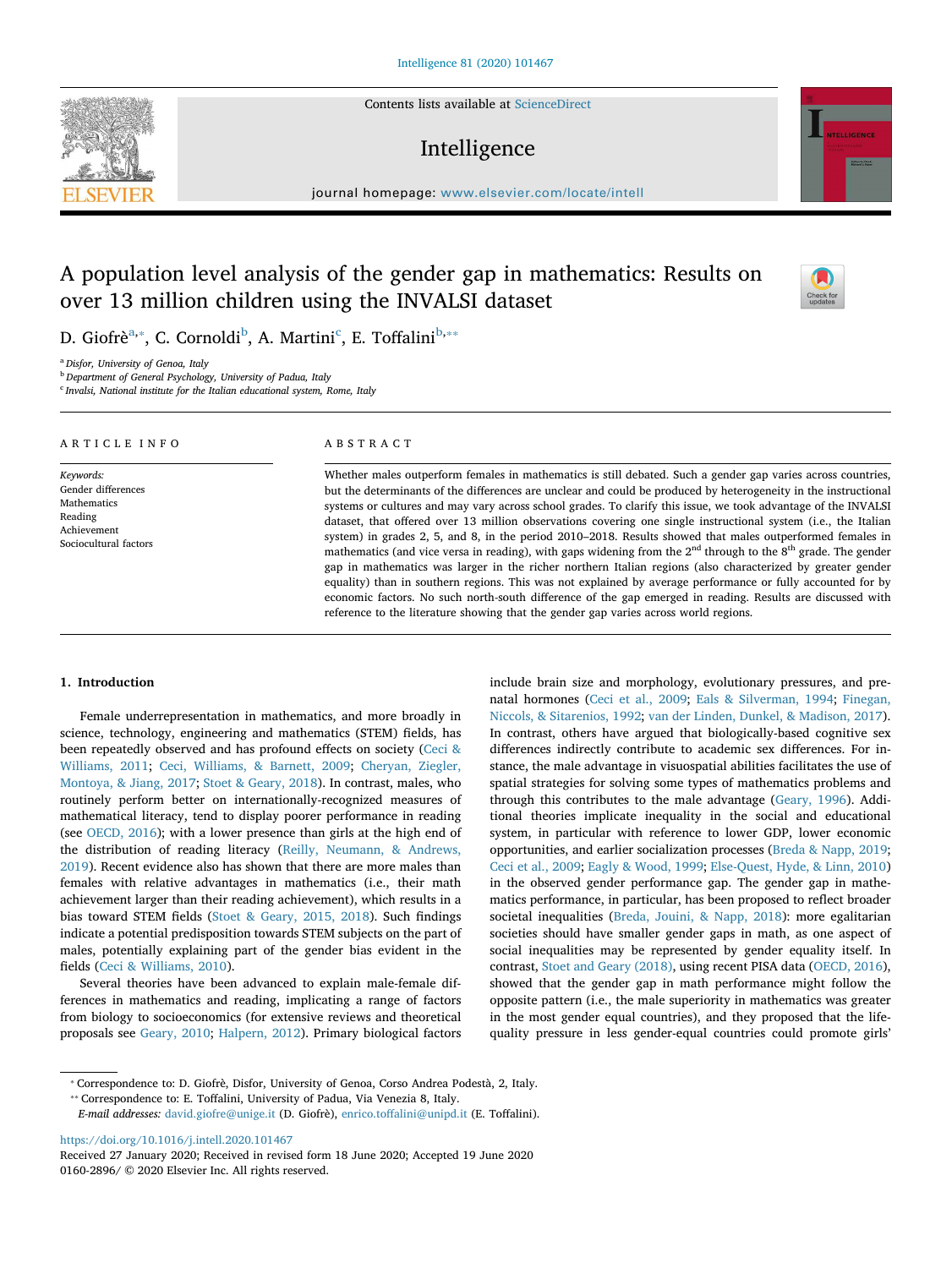greater engagement with STEM fields.

Several other explanations have been proposed to explain the gender gap in STEM fields. Halpern and co-authors (Halpern et al., 2007) performed a review on the extant literature and concluded that gender differences in mathematics and science did not directly evolve, but seem to be indirectly related to differences in interests, which are in turn related to specific brain and cognitive systems. This observation is also supported by a meta-analysis by Su, Rounds, and Armstrong (2009), showing that men preferred working with objects, while women preferred working with people, with large effect sizes. This meta-analysis also indicated that men showed stronger realistic and investigative interests, again with a large effect size, while women showed stronger artistic, social, and conventional interests, with effect sizes ranging from small to moderate. Finally, meta-analytic estimates indicated that men performed better than women on specific measures of engineering, science, and mathematics interests, with effect sizes ranging from large for the former and small in latter two. Based on these premises, the authors concluded that interests may have a critical role in gendered occupational choices and gender disparity in the STEM fields. These findings have been supported by several other authors, including Ceci and co-authors (Ceci et al., 2009), who argued that biological evidence was inconclusive, while sociocultural factors were more promising. In particular, the authors proposed that women's preferences, both free and constrained, represented the most powerful explanatory factor of gender differences (e.g., Ceci et al., 2009; see also Ceci & Williams, 2010, 2011).

Even though data on the general distribution are usually considered, there is also a large literature focusing on the tails. In their meta-analysis Hyde and Mertz (2009) found that gender differences in mathematics were smallest in samples of the general population, grew larger with increasingly selective samples, and were largest for highly selected samples at the top tail of the distribution. This led the authors to conclude that there is a more evident male advantage at the upper tails of the distribution of mathematics ability, that is, a larger gender gap when the most difficult math problems are concerned (Hyde & Mertz, 2009). This finding was replicated several times using different measures and samples (Halpern et al., 2007). In particular, Strand and coauthors found more males at the top 5% and 10% in quantitative skills, examining a very large national sample of children aged 11–12 years. Furthermore, males were also overrepresented in the lower tails in reading, both 5% and 10% (Strand, Deary, & Smith, 2006). Data from the Study of Mathematically Precocious Youth (SMPY), an extremely large study on children with very high performance in mathematics, found that males outperformed females in mathematics, with small effect size, while virtually no differences were found on verbal abilities (Benbow & Stanley, 1980, 1983), with differences remaining relatively stable 20 years later (Benbow, Lubinski, Shea, & Eftekhari-Sanjani, 2000). This finding has also been found using PISA data, showing that at the highest levels of math performance, the gap between males and females increases and the reading gap decreases, while for low performing students, the math gap disappears and the reading gap widens (Stoet & Geary, 2013).

In sum, there is a large body of evidence concerning gender differences in mathematics and reading, but researchers have described and explained them in different ways. The current study aims to add to the current literature by examining the same patterns found in previous studies but using regional differences across a single nation tested at several time points. This unique approach provides several advantages. First, educational systems, as well as societal pressures, teaching styles, and even topics covered in the teaching of mathematics, might largely differ across countries, and using a sample from the same population could overcome this problem. Furthermore, the actual number of recent international evaluations is rather limited (PISA, for example, occurs every three years, meaning that only three evaluations are available in a 9-year time span). This is not a problem per se, as it would be unlikely to see large changes in less than three years, but changes from one

evaluation to the other, although based on very large samples, may occur due to specific contingencies (e.g., nature of the specific items used) and statistical artifacts (e.g., regression toward the mean), rather than reflecting real differences in the population of interest (see Hunt, 2011 on this issue). A meta-analytic approach, with random-effect models to account for the variability of the effects across surveys, might overcome this problem. For all these reasons, detailed national datasets with data from many consecutive years can give additional insight.

It should also be noted that results concerning a single education system, at the same time characterized by important regional differences, may offer other important information. Italy has large differences between the richer northern regions and the poorer southern regions, with regions in central Italy representing an intermediate case, and the gap in social opportunities between males and females is especially evident in the southern part of the country (Checchi & Peragine, 2010). Felice (2011), describing the state of the literature on the north vs. south Italy divide (also referred to in Italian as the questione meridionale [southern affair]), comments that this divide has a very long history, from the end of the nineteenth century to the present day, and is persistent over the long run. The causes of this divide are currently debated, with some scholars holding the view that at the time of Unification (1861) northern regions were more prosperous because of a better geographical position, more favorable natural endowments, and higher human and social capital. At the moment, differences between northern and southern Italian regions are quite striking (e.g., GDP in the northern Italian regions is about two times higher compared to southern Italian regions, while the opposite is true for unemployment levels which are extremely high in southern regions, compared to norther Italian ones; see Felice, 2011, 2012 for an extensive discussion).

A more recent analysis of the phenomenon argues that although the south as a whole may have ranked somewhat lower than the centernorth, it was misleading to consider southern Italy as a uniform area (see Felice, 2011) and subtle differences should be considered at the regional level. In fact, the way that Italian geographical areas are organized into regions offers an appropriate unit, as Italian regions have separate governments, reflect different historical and cultural backgrounds, were historically part of different states up until about 160 years ago, and currently have different dialects (e.g., Neapolitan, which was the official language of the Kingdom of the Two Sicilies), cuisines, artistic tradition and other differences. Analyses carried out in several studies stressed the importance of examining the achievement gap at the regional level rather than at the nationwide level or macro-areas (e.g., Cornoldi, Belacchi, Giofrè, Martini, & Tressoldi, 2010; Cornoldi, Giofrè, & Martini, 2013; Lynn, 2010).

Italy represents a unique opportunity for studying the gender gaps in achievement also because an extremely large dataset considering both mathematics and reading tasks is available for scrutiny. This dataset includes assessments of both mathematical and reading academic performance across different grades on the entire population over the last ten years. Surprisingly, this very large database has not yet been systematically analyzed to address this important issue. Gender differences in mathematics can therefore be studied with the advantage of having one of the largest samples ever studied in this field, including different years of assessment, different geographic areas and different grades, but within the same school system using the same curriculum (i.e., the same school curriculum is taught in every school in Italy) and the same age established for entering into primary school (the calendar year in which a child will turn 6). It is worth noting that the Italian Constitution, promulgated in 1948, established the presence of 20 regions. These regions are now relatively independent in some respects, such economic and financial, but not all areas (e.g., defense or education). In particular, the Italian school system is regulated at the national level. Schools in Italy depend on the Minister of Education in Rome, with programs and curricula established at a national level and taught in every single region. This national regulation also includes the request that all Italian students are every year administered the same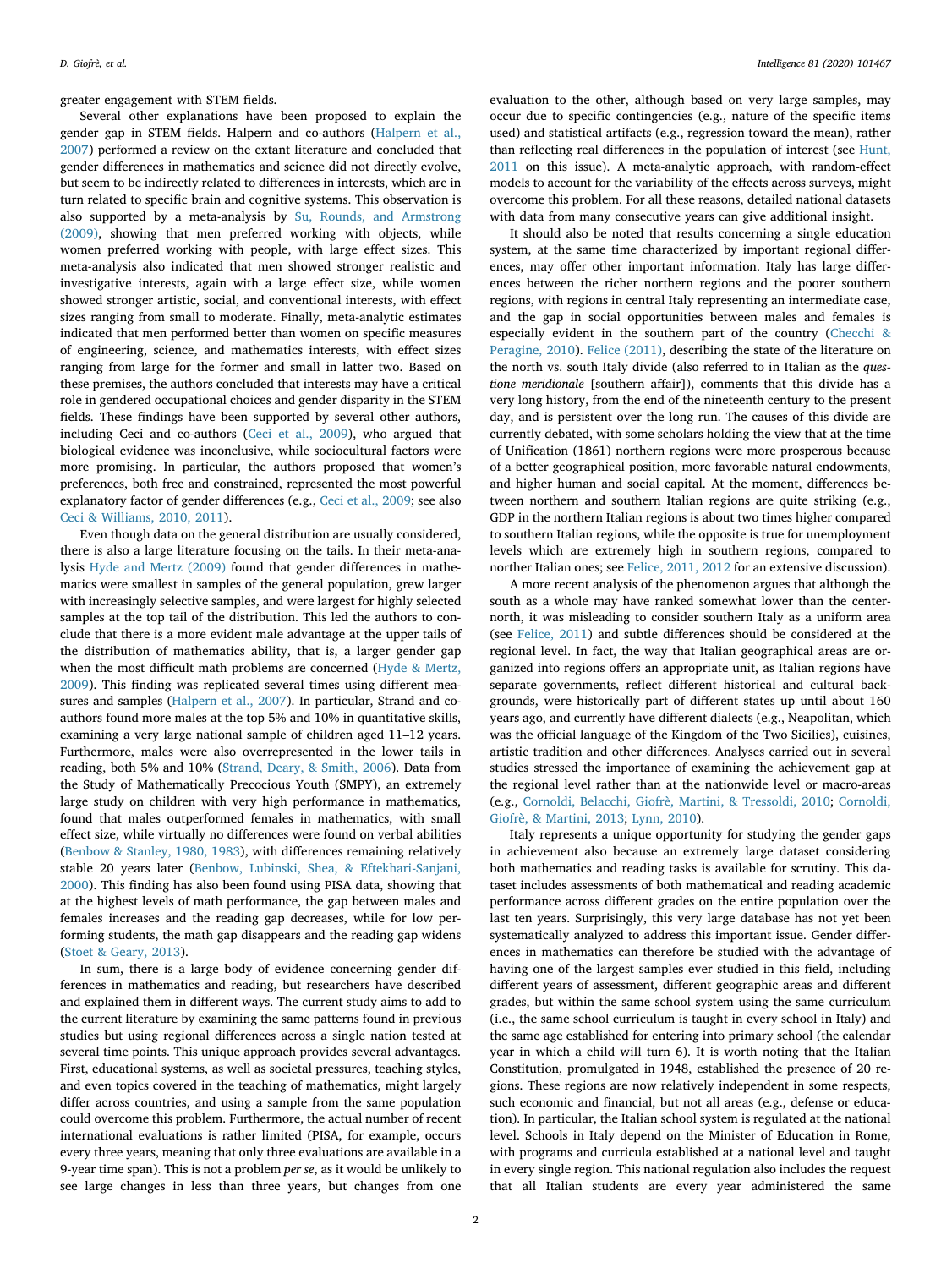Mathematical and Reading tests, with the consequence that a potential huge mass of information is collected.

For the present analyses we took advantage of this dataset considering an extremely large number of data points (over 13 million assessments in mathematics and reading) while relevant social and economic moderating factors were retrieved from The Italian National Institute of Statistics, ISTAT (http://dati.istat.it).

Based on previous evidence on this topic we expected to find gender differences in mathematics, favoring males, and in reading, favoring females. We also expected to find differences between Italian regions with northern regions outperforming southern regions in both mathematics and reading. In addition, we also wanted to examine whether the two variables interacted, examining, for the specific case of mathematics, the so-called gender equality paradox, showing that the areas with higher levels of gender equality have also larger gaps in STEM fields (Stoet & Geary, 2018). Additional analyses were also performed to understand the presence of possible moderators of the gender gap, and to examine whether males are overrepresented in the upper and in the lower tails of the distribution.

### 2. Methods

#### 2.1. Materials

Data from the INVALSI (Istituto Nazionale per la VALutazione del Sistema di Istruzione [National Institute for the Assessment of the Instruction System]) surveys on the Italian population ( $2<sup>nd</sup>$ ,  $5<sup>th</sup>$ , and  $8<sup>th</sup>$ grades) for mathematics and reading from 2010 to 2018 were analyzed.

Each year, the INVALSI assesses the whole Italian child population in  $2<sup>nd</sup>$ ,  $5<sup>th</sup>$ , and  $8<sup>th</sup>$  grades. In the Italian school system, children typically attend the  $2^{\rm nd}$  grade at 7 years of age; the  $5^{\rm th}$  grade at 10 years of age; and the  $8<sup>th</sup>$  grade at 13 years of age. The surveys are populationbased, meaning that all Italian children in the same grade are tested. Therefore, the same cohorts of children are tested across different years at different grades. To ensure anonymity, however, the INVALSI datasets are organized in such a way that it is not possible to associate the performances of any single child longitudinally.

The INVALSI tasks are inspired by their international counterparts such as PISA, TIMSS, and PIRLS. Specifically, the tasks consist of a series of around 30–45 items, tailored for each academic year. Evaluations occur in the child's class and typically last for two hours. Most items have a multiple-choice response format and the remaining have an open-choice response format (with only one possible correct answer). Tasks differ for each grade and year of survey. Each response is coded as either correct (1) or incorrect (0). For both mathematics and reading literacy, the items are created based on IRTs. Different areas are tested in mathematics, including algebra, generally presented in the form of realistic problems (e.g. requiring students to solve the following problem: "Iodine 131 halves its mass every 8 days due to radioactive decay. How long will it take for it to reduce from 2 grams to 0.250 grams?"); geometry (e.g. requiring students to calculate the area of a geometric figure given the length of its sides); and statistics and calculation (e.g. requiring students to understand a bar plot, calculate the number of possible combinations of a series of items). For reading literacy, the items are distinguished into two main areas: reading comprehension (involving both fictional and informational texts followed by multiple choices questions), and grammar (e.g. requiring students to tick the instances in which a given verb expresses a future tense). More information about the test, with additional examples, is available at the INVALSI website https://invalsi-areaprove.cineca.it/.

In total, we obtained 13,347,861 observations for mathematics, and 13,279,322 observations for reading literacy. In addition to the total population, the INVALSI survey offers, for each year, data on a selected representative sub-sample. Data collection on this sample is supervised by members of the INVALSI committee themselves, therefore guaranteeing no cheating or other biases. We further analyzed these data to

assess whether the same conclusions were reached as for the total population. Observations for the representative samples (which differed in each year of survey) were collected on 658,271 children for mathematics, and 655,945 for reading literacy, for the period between 2010 and 2017 (for 2018, no such data were available to us).

### 2.2. Data analysis

The meta-analytic estimates for the gender gaps in mathematics and reading were computed on standardized differences in performance between males and females (positive values indicate males' advantage; negative values indicate females' advantage). We adopted a meta-analytic approach even though we had virtually the entire child population over the mentioned time course, because data can be still seen as a sample of a much wider set of possible observations. In fact, most variability (and with it the non-negligible uncertainty on the final estimates) must be attributed to differences in results across different years (as shown below), which is most likely due to differences between alternative versions of the tasks. Following the same approach, other estimates, based on meta-analytic estimates, were calculated, including correlation between mathematics and reading, and odds ratios between males and females on the tails of the distributions. The meta-analytic strategy for all analyses followed the guidelines suggested by Borenstein and colleagues (Borenstein, Hedges, Higgins, & Rothstein, 2009).

For each combination of grade and year of survey (corresponding to an average of about 490,000 children per combination) we used Rasch models to determine the individual performance parameters (Rasch scores) of each child. These correlated very strongly (about  $r = 0.99$ ) with those calculated by the INVALSI team themselves, and with the scores calculated as the simple proportions of correct responses for each child.

The effect of interest for the present study was the standardized difference (Cohen's d) between the performance of males and the performance of females. First, it was calculated separately for each Italian region in each year of survey and each grade, and its variance was calculated using the formula for the variance of standardized difference suggested by Borenstein et al. (2009). To simplify the interpretation, a meta-analytic model was fitted separately for each grade. Random-effect models were used in order to account for the variability of the effects across surveys conducted in different years (i.e., heterogeneity). Regions of Italy were entered as the fixed moderating factor of interest in the models, ordered from the northernmost to the southernmost regions along the main northwest-to-southeast axis that characterizes the Italian territory (Italy is roughly tilted by 45° rather than following a straight north-to-south direction; see the specific order in the vertical axis of any figure in the Supplemental material). According to the IN-VALSI system, 8 Italian regions are classified as "North", 4 regions as "Center", 8 regions as "South".

### 3. Results

A preliminary analysis, based on meta-analytic estimates using the Fisher's z transformation (Borenstein et al., 2009), showed that mathematics and reading scores were strongly and similarly correlated across all grades:  $2^{nd}$  grade,  $r = 0.59$ , 95% CI [0.58, 0.59]; 5<sup>th</sup> grade, r  $= 0.62, [0.61, 0.63]$ ; and  $8^{th}$  grade,  $r = 0.63$  [0.63, 0.64]. These correlations varied negligibly across different regions and grades (all  $\Delta r < 0.08$ ).

Results on gender gaps showed that male superiority in mathematics increased with grade and the same (with an opposite superiority of females) happened for reading. However, while the gender gap in reading performance was relatively homogeneous and increased steadily with grade across Italian regions, the gender gap in mathematics performance followed a sharp geographical gradient, with the most northern Italian regions presenting a larger gender gap than the most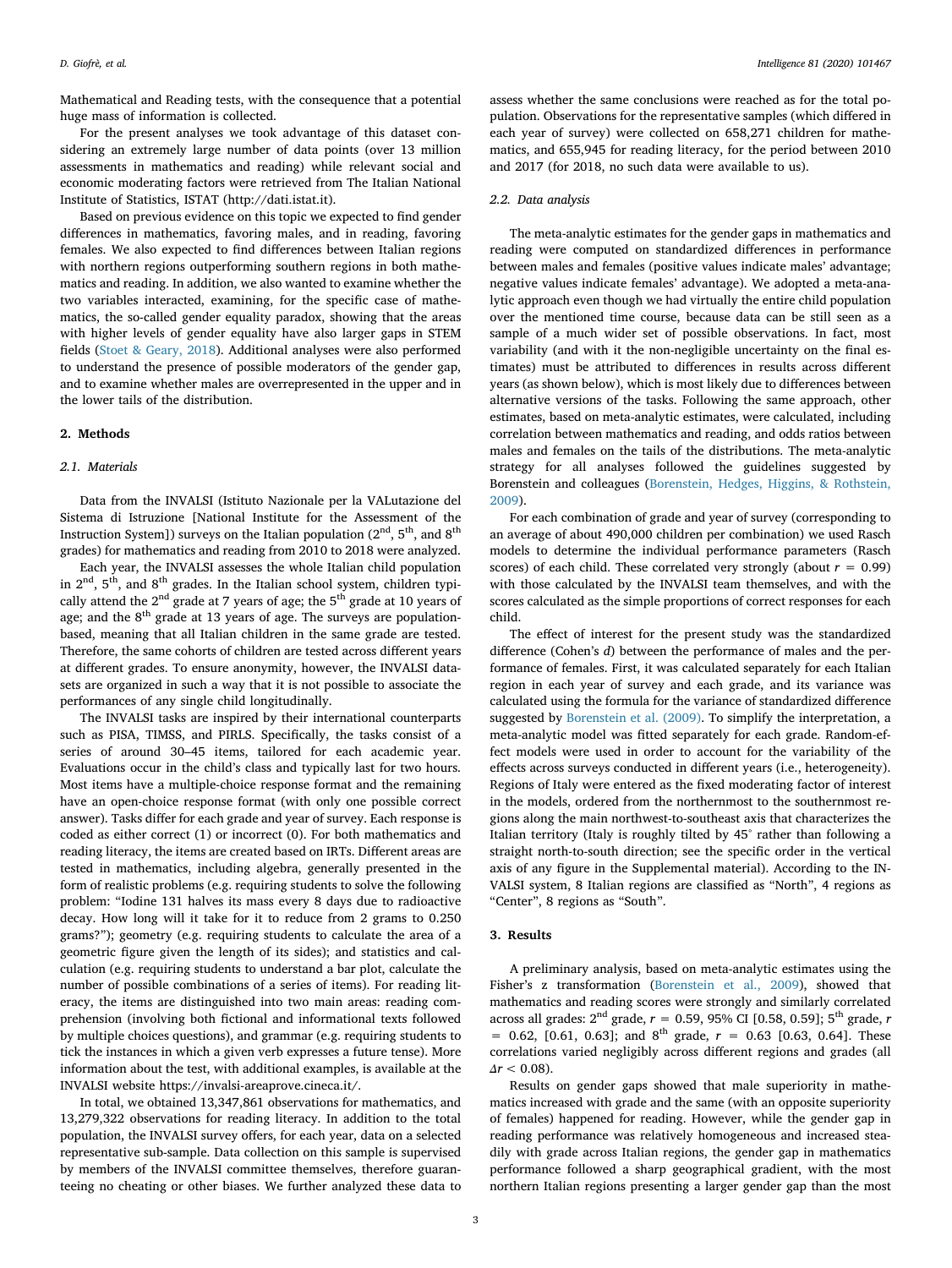

## A. Males advantage over females in mathematics performance





Fig. 1. Standardized differences (Cohen's d) between males and females in mathematics (A) and reading literacy (B) performance in all Italian regions. Estimates are obtained through meta-analysis over 9 years of INVALSI data on the entire child population of the 2<sup>nd</sup>, 5<sup>th</sup>, and 8<sup>th</sup> grades. Shades of blue indicate males' advantage over females; shades of brown indicate females' advantage over males.

southern regions (Figure 1; see also Figure S1 and S2 in Supplemental material for details, and Figure S3, which shows that the results were virtually identical for the supervised and more controlled sub-sample of the INVALSI data).

## 3.1. Analysis of moderators

In-depth analyses were conducted on data for the mathematics performance of  $8<sup>th</sup>$  graders, because this is the highest grade, thus the gender gaps are the largest. Unsurprisingly, heterogeneity explained nearly all variability of the effect,  $I^2 = 98%$ , as the very large pool of observations meant that the sampling error was nearly null, and the remaining variability was due to the random effect of year of survey or moderators. Heterogeneity of the effects across years is clearly depicted in all figures in the supplemental material. The analysis of moderators, presented in the supplemental material, has an exploratory purpose.

Region and geographical gradient. An obvious moderator is the "region" factor, which alone explained 70% of the heterogeneity. However, an excellent proxy of it was the simple geographical gradient, observed when regions were assigned an integer number representing their sequential order from the northernmost to the southernmost one (see the ordered list in y axis of Figure S1, S2, Supplemental material). Such a gradient explained 57% of the heterogeneity of the effect, only slightly less than in the case when regions were simply considered as a generic factor. The Bayesian Information Criterion (BIC), strongly favored this more parsimonious model,  $\triangle BIC = -38.99$ .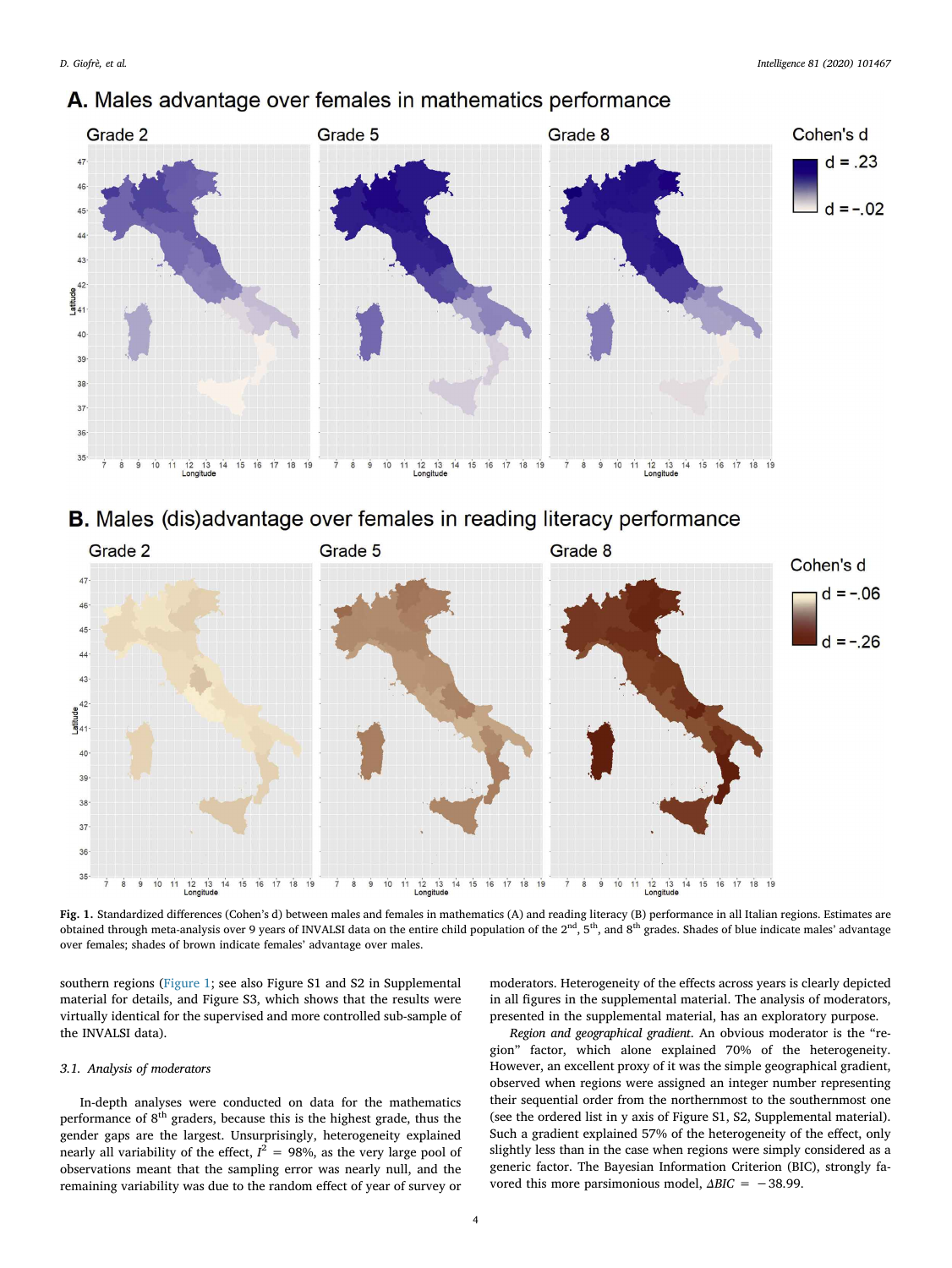Baseline performance. Average mathematical achievement was higher in the northern than in the southern regions,  $d = 0.06$  ( $d = 0.15$ ) in the supervised sub-sample). However, this was not a significant moderator of the gender gap,  $\chi^2(1) = 2.10$ ,  $p = 0.15$ . See Figure S4 in supplemental material for a simultaneous representation of both average performance and gender gap by region. The average performance of females in mathematics was rather similar in northern (following the North-South direction the interested regions are Trentino-Alto-Adige through Emilia-Romagna according to the INVALSI classification system) vs. southern (Abruzzo to Sicily) regions, Cohen's  $d =$ 0.01 95% CI [-0.12, 0.13]. Conversely, some differences were observed in males, with higher performances in northern vs. southern regions, Cohen's  $d = 0.15$  [05, 0.25].

Time. Time (i.e., year treated as a quantitative variable) was a significant, albeit modest, moderator of the male-female gap in mathematics,  $\chi^2(1) = 17.64$ ,  $p < 0.001$ ,  $\Delta R^2 = 10\%$  (on residual heterogeneity, i.e., over and above the effect of the geographical gradient), B  $= -0.007$  [ $-0.011$ ,  $-0.004$ ], suggesting that over a period of 10 years there was an estimated reduction of  $\Delta d = -0.07$  [-0.11, −0.04]. Unsurprisingly, the moderating effect of time interacted with the geographical gradient itself,  $\chi^2(1)=17.85, p < 0.001, \varDelta R^2=11\% ,$ which implies that the gender gap in mathematics is shrinking in the regions where it exists (i.e., northern and central regions in particular), but not in the southern regions, were it was already approaching zero.

Economic and social factors. Relevant and well-known differences among northern and southern Italian regions concerning socio-economic factors were analyzed. We therefore collected data on a series of socioeconomic factors: i) related to the geographical gradient; and, ii) potential moderators of the gender gap in mathematics. These data were retrieved and elaborated from the Italian National Institute of Statistics, ISTAT: http://dati.istat.it.

Per capita GDP, measured year-by-year throughout the period of the INVALSI survey, was strongly correlated with the geographical gradient (on average, Spearman's  $\rho = 0.89$ ; see Figure 2). However, per capita GDP explained only 44% of the heterogeneity in the gender gap in

mathematics (as an alternative to "region" as a factor or gradient), and the effect of the geographical gradient, included in a second step, was explaining a portion of the variance over and above GDP,  $\chi^2(1)$  = 42.42,  $p < 0.001$ ,  $\Delta R^2 = 23\%$ .

Average employment/unemployment data (2004–2018) were also considered (see Figure S5 for further details). Both employment and unemployment ratios followed the geographical gradient, Spearman's ρ  $= -0.92$ , and  $\rho = 0.91$ , respectively, showing a clearly disadvantaged condition of the southern regions. For both variables, females were at a disadvantage vis-à-vis males, and this was clearer in southern regions. The Odds Ratio (OR) was used as a measure of the relative disadvantage of females over males in employment and unemployment. In fact, only the OR (female/male) for employment followed the geographical gradient, Spearman's  $\rho = 0.80$ , whereas the OR (female/male) for unemployment did not, Spearman's  $\rho = 0.04$ . Therefore, the disadvantage of females over males in employment was more evident in the southern than in the northern regions, but the same was not true for unemployment. Such a finding was probably due to the fact that many unemployed females in southern Italian regions are not registered as unemployed.

Notably, the total employment and unemployment ratios, or the same ratios separately considered for males and females, were extremely correlated, with Spearman's ρs between 0.96 and 0.99. Therefore, the total employment ratio was chosen as the candidate for moderator of the gender gap in mathematics, as it also represents unemployment ratio (or the same ratios for females). This moderator alone explained 65% of heterogeneity of the gender gap in mathematics (lower employment ratios, especially of females, are related with smaller disadvantage of females in mathematical achievement). This is nearly all of the heterogeneity previously explained by region and/or the geographical gradient; the latter was no longer relevant when added as another moderator after employment ratio,  $\chi^2(1) = 1.53$ ,  $p =$ 0.21,  $\Delta R^2 = 1\%$ . Region as a factor was not significant either,  $\chi^2(18) =$ 25.25,  $p = 0.12$ ,  $\Delta R^2 = 15\%$ .

Participation in local politics by males and females data were retrieved



Per-capita GDP throughout the period under examination

Fig. 2. Per-capita GPD (€) of all regions throughout the period under examination. The large circular dots represent the grand mean across the years considered. Years considered were 2009–2017 (instead of 2010–2018), because for each year of survey, the level of economic production of the previous year was considered.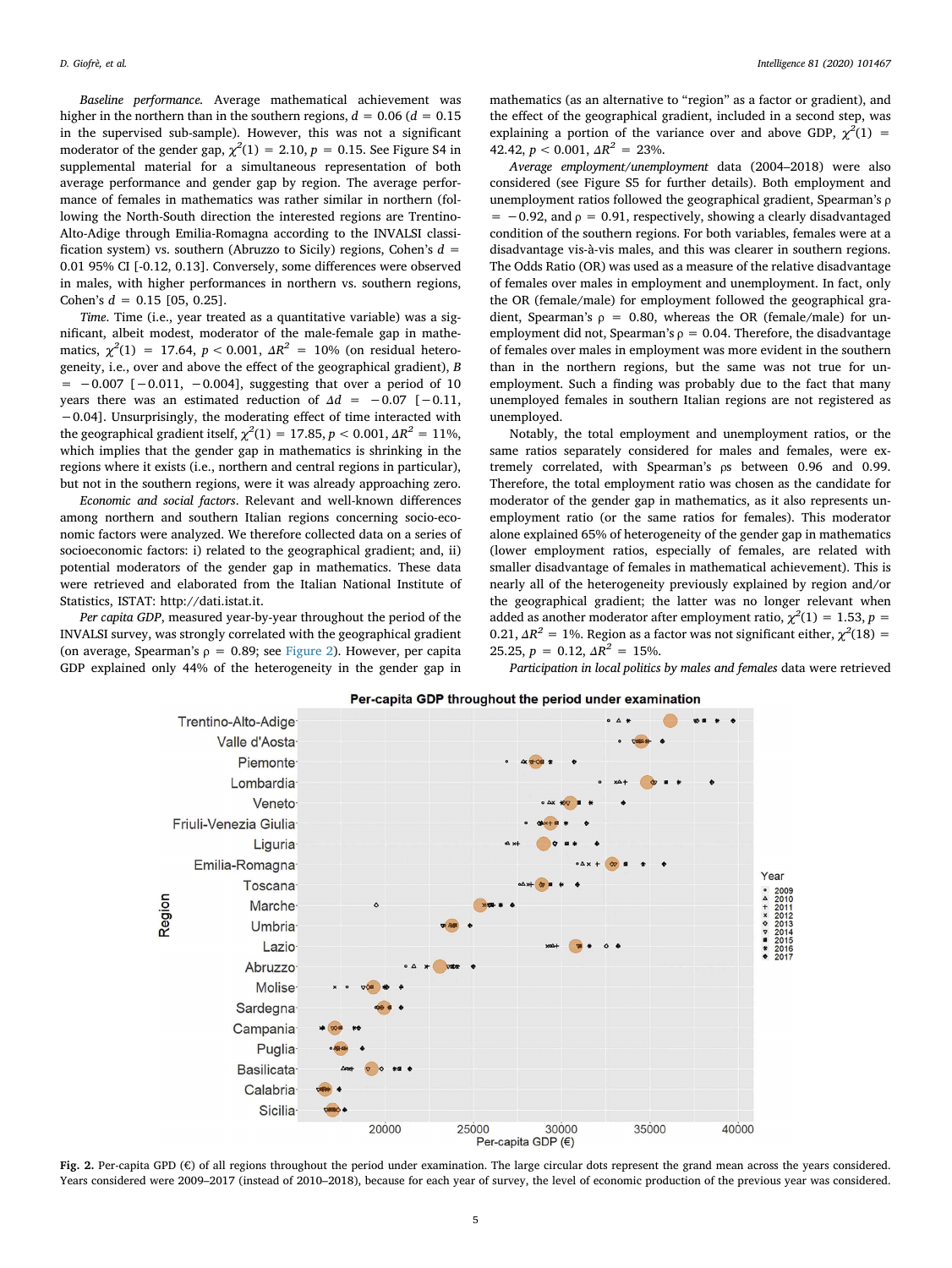for the period between 2008 and 2017 (see Figure S6 for further details). The proportion of females in city, province, and regional councils moderately followed the geographical gradient, with relatively more female participation in northern regions, as compared to southern regions, Spearman's  $\rho = 0.55$ . This factor was also strongly linked with the population size and historical relevance of the regions (e.g., Lazio, Campania and Sicily in Central-Southern Italy have a relatively high female share), meaning that this might be related to the gender gap but to a lesser extent. In fact, when included as a moderator of the gender gap in mathematics, the female share in participation in politics reached statistical significance, but it only explained a modest portion of the heterogeneity,  $\chi^2(1) = 39.47$ ,  $p < 0.001$ ,  $\Delta R^2 = 20$ %. Such a finding indicates that lower female involvement in politics is linked, if only to a modest extent, with reduced gender gap in mathematics. In fact, the geographical gradient, included in a subsequent step, still explained a very large portion of the residual variance after accounting for this factor,  $\chi^2(1) = 102.62$ ,  $p < 0.001$ ,  $\Delta R^2 = 47$ %.

Gender ratios at the tails of the distributions. We also analyzed the ratios of males vs. females at the lower and upper tails of the distributions. For simplicity of reporting, we focused only on the  $8<sup>th</sup>$  grade, where the gender gaps were larger, and grouped Italian regions into three clusters: North, Center, and South.

As the INVALSI surveys are an instrument for measuring achievement at the population level, they allow us to reliably identify children up to the top 1%, but not the top 0.1% or more, as children with the highest performance reach a ceiling level and children with the lowest performance reach a floor level. Therefore, we focused on the top (and bottom) 1% and 5% of the population's achievement in mathematics and reading.

To estimate how males and females were represented at the tails of the distributions, we calculated odds ratios (ORs). These are the ratios between the odds of a male being at the higher (or lower) tail of the distribution, and the same odd for a female. These are roughly equivalent to the simple gender ratios often reported in the literature, but odds ratios are proper effect sizes, can be meta-analyzed, are independent from any potential unbalance between males and females in the sample, and should therefore be preferred (Cumming, 2012). For meta-analyzing odds ratios, we followed the suggestions by Borenstein et al. (2009).

Importantly, if achievement scores were normally distributed and homoscedastic (i.e., if they had the same variance in males and females), gender ratios at the tails could be determined a priori based on the standardized difference (i.e., Cohen's d) between males and females. To assess how observed data corresponded to data derived from these a priori expectations based on normality, we simulated 10 million data that reproduced the gender gap observed in the INVALSI data, and that were set to be normally distributed and homoscedastic.

Results (Table 1) show that males were overrepresented in the upper, but not in the lower tail in mathematics. In both the upper and lower tails of mathematics performance, however, males were slightly more represented than one would expect if scores were normally distributed and homoscedastic (i.e., the observed OR and their CIs are higher than the "simulated" OR in the lower tail), at least in the North and in the Center of the country. In reading this pattern does not appear (see the discussion for an in-depth analysis of these results).

## 3.2. Mean differences across reading and math

Finally, we calculated a series of scores expressing relative advantage in mathematics vis-à-vis overall achievement (i.e., mathematics minus the average between mathematics and reading literacy). However, the standardized differences between males and females in this adjusted score followed virtually the same path as the mathematics score alone. This was arguably due to the mathematics scores following a clear geographical gradient, whereas reading literacy scores did not (Figure S7).

#### Table 1

Odds ratios (OR) of Males vs. Females being in the top (or bottom) tails of the distributions of achievement score, as a function of discipline (mathematics, reading) and geographical area (north, center, south), at Grade 8.

|           |                      | Mathematics    |                |                | Reading        |                |                |
|-----------|----------------------|----------------|----------------|----------------|----------------|----------------|----------------|
|           |                      | North          | Center         | South          | North          | Center         | South          |
| Bottom 1% | <b>OR</b><br>95% CIs | 0.83<br>[0.78, | 0.79<br>[0.73, | 0.89<br>[0.84, | 1.64<br>[1.52, | 1.44<br>[1.30, | 1.66<br>[1.54, |
|           |                      | 0.891          | $0.86$ ]       | 0.951          | 1.771          | 1.59]          | 1.791          |
|           | Sim. OR              | 0.59           | 0.62           | 0.86           | 1.91           | 1.82           | 1.91           |
| Bottom 5% | 0R                   | 0.77           | 0.76           | 0.88           | 1.59           | 1.49           | 1.58           |
|           | 95% CIs              | [0.74,         | [0.72,         | [0.84,         | [1.51,         | [1.39,         | [1.51,         |
|           |                      | 0.811          | 0.801          | 0.911          | 1.671          | 1.60]          | 1.67]          |
|           | Sim. OR              | 0.66           | 0.68           | 0.89           | 1.68           | 1.62           | 1.68           |
| Top 5%    | 0R                   | 1.81           | 1.68           | 1.18           | 0.59           | 0.61           | 0.60           |
|           | 95% CIs              | [1.73,         | [1.73,         | [1.13,         | [0.57,         | [0.57,         | [0.58,         |
|           |                      | 1.891          | 1.891          | 1.23]          | 0.62]          | 0.64]          | 0.631          |
|           | Sim. OR              | 1.52           | 1.46           | 1.13           | 0.59           | 0.62           | 0.59           |
| Top 1%    | 0R                   | 2.18           | 1.85           | 1.27           | 0.55           | 0.56           | 0.59           |
|           | 95% CIs              | [2.04,         | [1.70,         | [1.20,         | [0.51,         | [0.51,         | [0.56,         |
|           |                      | 2.32]          | 2.021          | 1.36]          | 0.581          | $0.61$ ]       | 0.631          |
|           | Sim. OR              | 1.68           | 1.62           | 1.16           | 0.52           | 0.55           | 0.52           |

Note. Sim.  $OR =$  simulated odd ratio. The simulated odds ratios (OR) are obtained assuming that scores are perfectly normally distributed. The estimates were calculated from 10 million simulated cases that were normally distributed and reproduced exactly the standardized differences between Males and Females observed in the INVALSI data by discipline (mathematics, reading) and geographical area (north, center, south), at Grade 8.

## 4. Discussion

The issues concerning gender differences in mathematics and regional differences seem of particular relevance today, also because success in mathematics could affect girls' interest in scientific disciplines and, indirectly, the socioeconomic gender gap. This is particularly important because mathematics and reading skills are associated with educational achievement, higher grades, greater attained qualifications and higher adult socioeconomic status (e.g., McGee, Prior, Williams, Smart, & Sanson, 2002; Ritchie & Bates, 2013).

Several previous studies on the gender gap in mathematics have used the same international dataset (e.g., PISA) which is useful for comparing school systems (and gender gaps) across countries. However, this approach does not allow us to disentangle how different education systems and other co-occurring social differences across countries could affect the gender gaps in mathematics. For this reason, the INVALSI dataset could offer new pieces of evidence within one country, with the advantage of having the same education system in all regions, but also large regional differences in other societal aspects. This dataset provides data on the entire population, thus offering the opportunity of evaluating these aspects with an extremely large dataset on several consecutive assessments. Using this dataset, we could therefore address some of the previous problems encountered by using other sources of data (including PISA, for example), and collect some very insightful data on the gender gap in mathematics.

Our results suggest that Italian males outperform females in mathematics, and the gender gap in both mathematics and reading widens as a function of grade and level of performance. Substantial regional differences also emerged in mathematics, with a larger gender gap in the most northern regions, which has tended to diminish, albeit slightly, in recent years. This regional difference was only found in mathematics, while the gender gap was consistent in all Italian regions in reading (where, on the contrary, females outperform males, in every single region and in every single assessment). The male-female gap did not seem to be related to the average academic performance in mathematics and was only partially related with the per capita GDP. We also calculated a series of scores expressing relative advantage in mathematics vis-à-vis overall achievement (i.e., mathematics minus the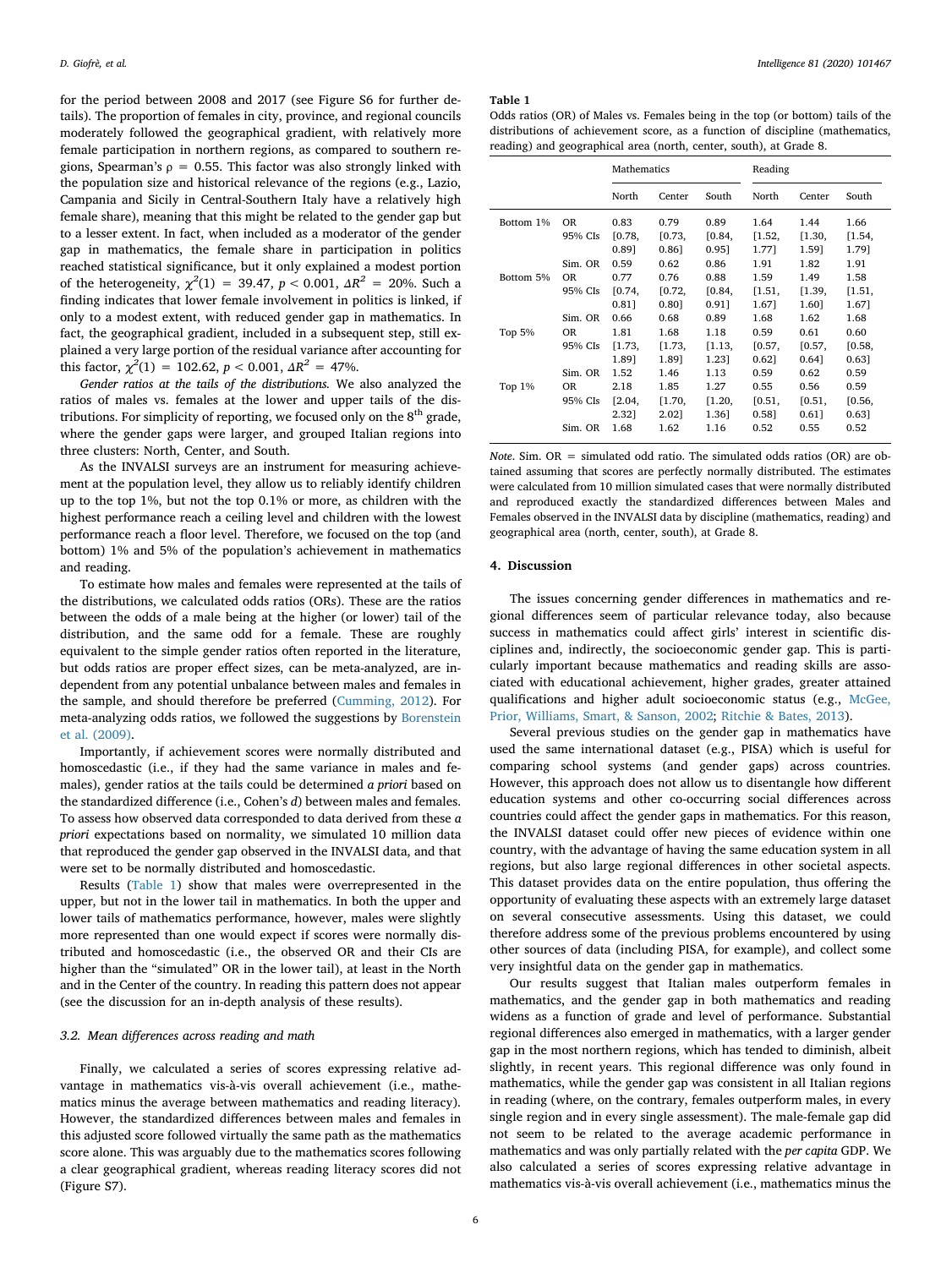average between mathematics and reading literacy). The results showed that, also due to the fact that mathematics scores followed a clear geographical gradient, whereas reading literacy did not, the standardized differences between males and females in this adjusted score followed virtually the same path as the mathematics score alone.

Alternative explanations could be offered for these results. Results are also consistent with a bio-ecological explanation, meaning that when the environment is generally more supportive (e.g., in socioeconomically more developed regions), the largest gender differences emerge (Bronfenbrenner & Ceci, 1994). However, socioeconomic factors seem crucial in producing the mathematical gender gap. In particular, life-quality pressures and larger gender inequality in southern regions (Checchi & Peragine, 2010) could promote females' engagement with mathematics, as suggested by international comparisons using PISA data (Stoet & Geary, 2018). As mentioned in the introduction, there is also literature indicating that interest is one of the strongest predictors of gender differences in mathematics and reading (Ceci et al., 2009; Ceci & Williams, 2010, 2011; Halpern et al., 2007; Su et al., 2009). It could be therefore argued that there's very little evolutionary selection for the types of mathematics assessed on these tests (e.g., PISA or INVALSI), and that the most developed regions allow for greater expression of individual interests and development of basic competencies, such as spatial abilities, that could influence performance in mathematics.

The present analyses suggest that the mathematical gender gap could vary across different sociocultural contexts (regions in this case), even within the same country. Factors contributing to such differences may be difficult to disentangle, also because they are mostly confounded. We suggest, however, that general socioeconomic factors could be crucially related with these differences. Level of unemployment seems to explain a large part of the variance in the gender gap, in the sense that where the unemployment (including the female unemployment, but not only) is high, the gender gap in mathematics disappears. Unemployment is also related to gender inequality (an aspect for which reliable regional data could not be calculated), having been argued to be crucial in determining gender differences (Stoet & Geary, 2018), but seems to offer a more general explanation of the gender gap results. A possible interpretation of this result is that, when unemployment is high, males and females react differently to the difficult requests of mathematical instruction: the former with a lower engagement, while the latter with a higher engagement than in other regional areas with lower unemployment rates.

It also can be argued that in southern areas there is an underground economy, including tourism and low technology activities, that is attracting adolescent boys and young men and that does not require a strong education. Under these conditions, boys might disengage more from school than girls with the consequence of having lower scores across academic areas. This particular finding is in line with the results in mathematics, in which boys in southern Italian regions seem to be particularly impaired. However, the performance in reading seems not to confirm this observation, as in this case boys are impaired in reading to a similar extent in all Italian geographic regions. As for participation in local politics, this variable seems not to be a crucial determinant for explaining the gender gap. One possible explanation is that there is very little cross-region variance on this variable, with female participation levels lower than 25% in all Italian regions. Some insightful information could also be obtained from the analyses of extreme cases in the two tails. As for mathematics, there were more males than females among students with very high performances, but not among those with very low performances. To some degree, this may seem obvious as males had on average higher performances than females in mathematics. Interestingly, however, the proportion of males in both the upper and lower tail was larger than could be expected under the assumptions of normality and homoscedasticity, suggesting that the male distribution is more variable. This pattern holds true for the central and northern regions, in which the gender gap in mathematics was more evident.

This larger-than-expected (assuming normality and homoscedasticity) proportion of males in both tails is in line with results from other countries, such as the UK and the USA (e.g., Benbow & Stanley, 1980; Strand et al., 2006). It is worth noting, however, that in these countries a larger proportion of males were found in the lower tail of the distribution, while this pattern was not evident in our data. This pattern of results shows that in Italy is the gender gap in mathematics is more pronounced in the north and center areas, while weaker in the south, not only with respect to the whole population but also, and to a greater extent, for the top 1% performance, with northern regions having an OR of 2.18 (i.e., there are more than two males for each female in the top performing students) and only 1.27 in southern Italian regions. One possible interpretation of the sex difference in mathematics across regions is that girls are more engaged in school and mathematics in the southern regions than are boys, but this effect should be investigated further.

As for reading, there was a large proportion of males in the bottom of this distribution, while the number of males was particularly low in top performing students. This was unsurprising, as males performed worse than females in reading. Also, this was rather homogeneous across geographical areas, which is consistent with the homogeneity of the gender gap in reading across all regions. The proportion of males in the lower tail of the reading distribution was slightly smaller than one could expect assuming normality, meaning that males are not overrepresented in the lower tail of performance, at least in reading.

To conclude, we have described mathematics and reading performance in an extremely large and national representative sample of children. The results for mathematics indicate that gender differences tend to be higher in northern and central regions. This particular finding is also associated with an overrepresentation in the same regions of males in the two tails of the mathematical performance distribution, that is, of males performing extremely well and extremely poorly. Results for reading do not follow a geographical gradient and show that females outperform males in a similar way in every single region and at every level of performance, confirming that this phenomenon is rather general and uniformly distributed in the population. With this paper we have therefore described an important pattern of data and provided some speculation on the possible causes; however, we recognize that the causes of the gender gap in both mathematics and reading are very elusive and difficult to examine and cannot be fully addressed with the extant available data. Therefore, further research is needed to understand the cognitive and non-cognitive underpinnings of this gap.

## Data availability

The data that support the findings of this study are available from INVALSI. Restrictions apply to the availability of these data, which were used under license for this study. Data are available https://invalsi-serviziostatistico.cineca.it/ with the permission of INVALSI.

## Acknowledgement

The study was supported by a grant from MIUR (Dipartimenti di Eccellenza DM 11/05/2017 n. 262) to the Department of General Psychology, University of Padua. The authors would like to thank the INVALSI for granting access to the data. The views and opinions expressed in this article are those of the authors and do not necessarily reflect the official policy or position of the INVALSI. The authors would also like to thank Ingrid Boedker for commenting on an early version of the paper. The authors are also grateful to the Editor (Dr. Richard Haier), the Action Editor (Dr. Thomas Coyle), and the reviewers for their comments and suggestions.